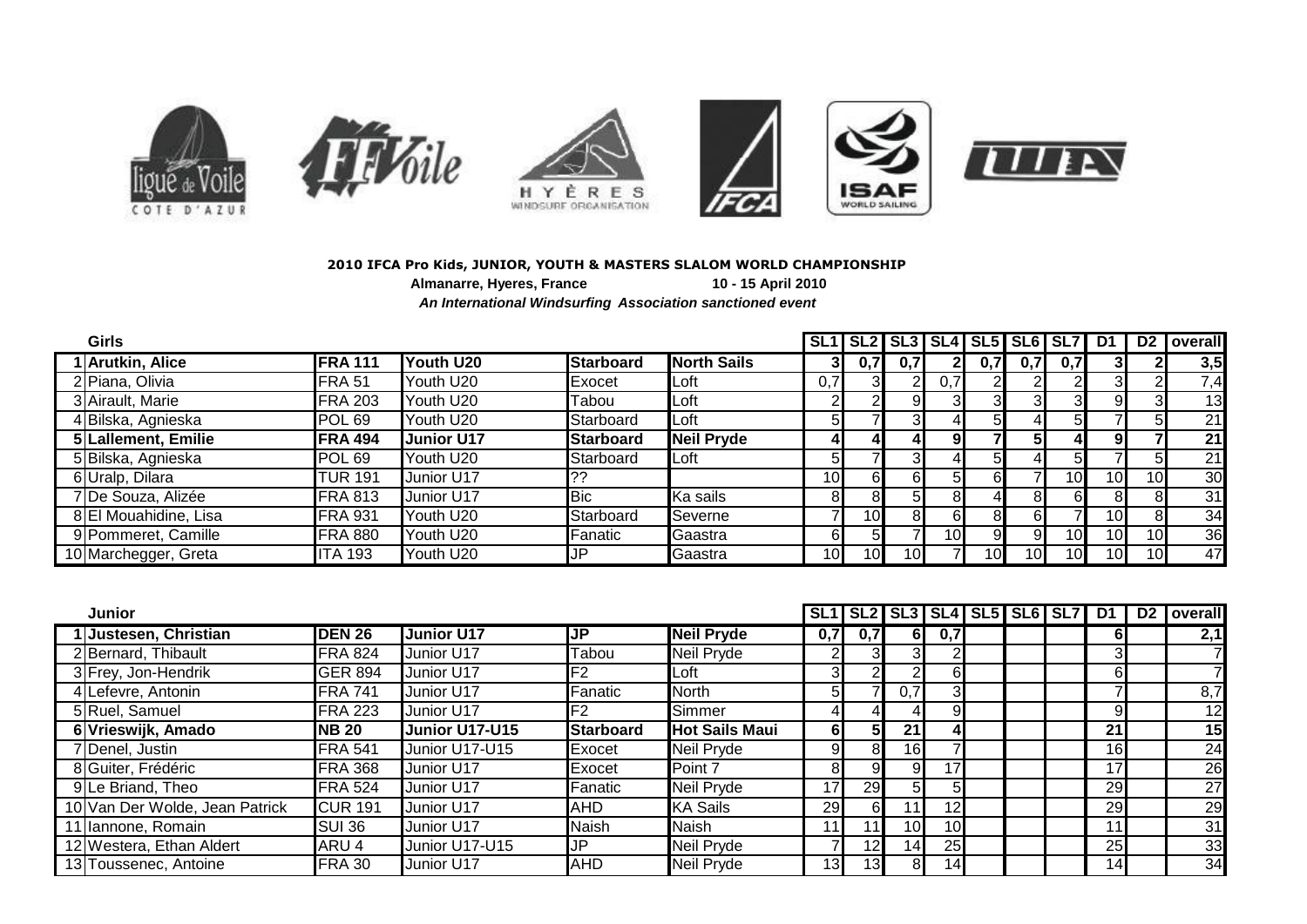| Junior - suite                             |                                  |                           |                          |                         |                          |                                    | <b>SL1 SL2 SL3</b> |                         | <b>SL4 SL5 SL6 SL7</b>     |  | $\overline{D1}$       | D2 | overall                 |
|--------------------------------------------|----------------------------------|---------------------------|--------------------------|-------------------------|--------------------------|------------------------------------|--------------------|-------------------------|----------------------------|--|-----------------------|----|-------------------------|
| 14 Poggemann, Tim                          | <b>GER 130</b>                   | Junior U17                | F <sub>2</sub>           | <b>GunSails</b>         | $\overline{10}$          | 15                                 | $\overline{17}$    | $\overline{11}$         |                            |  | $\overline{17}$       |    | 36                      |
| 15 Kastberg, Jonas                         | <b>DEN 263</b>                   | Junior U17                | $\overline{\mathsf{JP}}$ | <b>Neil Pryde</b>       | 29                       | 17                                 | 13                 | $\overline{8}$          |                            |  | 29                    |    | $\overline{38}$         |
| 16 Auge, Benjamin                          | <b>FRA 300</b>                   | Junior U17                | <b>Mistral</b>           | <b>Challenger Sails</b> | $\overline{14}$          | $\overline{17}$                    | $\overline{12}$    | 25                      |                            |  | $\overline{25}$       |    | $\overline{43}$         |
| 17 Bouyer, Julien                          | FRA1                             | Junior U17                | <b>Naish</b>             | <b>Neil Pryde</b>       | $\overline{20}$          | $\overline{21}$                    | 7                  | $\overline{17}$         |                            |  | $\overline{21}$       |    | $\overline{44}$         |
| 18 Lorin, Antoine                          | <b>FRA 1101</b>                  | Junior U17                | <b>Bic</b>               | <b>North</b>            | $\overline{12}$          | $\overline{21}$                    | $\overline{21}$    | 13                      |                            |  | $\overline{21}$       |    | 46                      |
| 19 Fedit, Alan                             | <b>FRA 482</b>                   | Junior U17-U15            | <b>Bic</b>               | <b>Neil Pryde</b>       | $\overline{20}$          | 17                                 | $\overline{17}$    | 16                      |                            |  | 20                    |    | 50                      |
| 20 Jacquier, Simon                         | <b>FRA 32</b>                    | Junior U17-U15            | <b>Bic</b>               | Loft                    | 29                       | 10                                 | 15                 | 29                      |                            |  | 29                    |    | 54                      |
| 21 Arutkin, Arthur                         | <b>FRA 1111</b>                  | Junior U17-U15            | Starboard                | Severne                 | $\overline{22}$          | 29                                 | 17                 | 15                      |                            |  | 29                    |    | 54                      |
| 22 Dauwalder, Kelvin                       | <b>SUI 33</b>                    | Junior U17-U15            | F <sub>2</sub>           | North                   | $\overline{17}$          | $\overline{25}$                    | $\overline{17}$    | $\overline{21}$         |                            |  | $\overline{25}$       |    | 55                      |
| 23 Villatte, Alexandre                     | <b>FRA 353</b>                   | Junior U17-U15            | Starboard                | Gaastra                 | 15                       | $\overline{17}$                    | $\overline{25}$    | $\overline{25}$         |                            |  | $\overline{25}$       |    | 57                      |
| 24 Etmon, Aron                             | CUR <sub>2</sub>                 | <b>Junior U17-U15-U13</b> | <b>Starboard</b>         | Gaastra                 | $\overline{29}$          | 16                                 | $\overline{25}$    | $\overline{17}$         |                            |  | 29                    |    | 58                      |
| 25 Uygur, Berkin Kerem                     | <b>TUR 105</b>                   | Junior U17                | JP                       | <b>Neil Pryde</b>       | 29                       | 14                                 | 29                 | $\overline{17}$         |                            |  | 29                    |    | 60                      |
| 25 Bouyer, Camille                         | FRA2                             | <b>Junior U17-U15-U13</b> | <b>Naish</b>             | <b>Neil Pryde</b>       | 17                       | 29                                 | 29                 | $\overline{21}$         |                            |  | 29                    |    | 67                      |
| 27 Fedit, Loukas                           | <b>FRA 483</b>                   | Junior U17-U15            | <b>Bic</b>               | <b>Neil Pryde</b>       | $\overline{22}$          | $\overline{25}$                    | 29                 | $\overline{21}$         |                            |  | 29                    |    | 68                      |
| 28 Gauthier, Matthias                      | <b>FRA 1102</b>                  | Junior U17                | <b>RRD</b>               | <b>North</b>            | 29                       | $\overline{21}$                    | $\overline{21}$    | $\overline{29}$         |                            |  | 29                    |    | $\overline{71}$         |
| 29 Dupuy, Francois                         | <b>FRA 1138</b>                  | Junior U17                | F <sub>2</sub>           | Neil Pryde              | 16                       | 29                                 | 29                 | 29                      |                            |  | 29                    |    | $\overline{74}$         |
| 30 Grijpma, Sil                            | <b>ARU 97</b>                    | Junior U17-U15            | Fanatic                  | <b>North</b>            | 29                       | 29                                 | 29                 | $\overline{21}$         |                            |  | 29                    |    | 79                      |
| 31 Blazo Losson, Théo                      | <b>FRA 878</b>                   | Junior U17-U15            | Fanatic                  | <b>Neil Pryde</b>       | 29                       | 29                                 | $\overline{21}$    | 29                      |                            |  | 29                    |    | 79                      |
| 32 Betti, Benjamin                         | <b>FRA 592</b>                   | Junior U17-U15            | Starboard                | <b>Naish</b>            | 29                       | 29                                 | 25                 | $\overline{25}$         |                            |  | 29                    |    | 79                      |
|                                            |                                  |                           |                          |                         |                          |                                    |                    |                         |                            |  |                       |    |                         |
|                                            |                                  |                           |                          |                         |                          |                                    |                    |                         |                            |  |                       |    |                         |
| Youth                                      |                                  |                           |                          |                         |                          | <b>SL1 SL2</b>                     |                    |                         | <b>SL3 SL4 SL5 SL6 SL7</b> |  | $\overline{D1}$       | D2 | overall                 |
| 1 Alikiagalelei, William                   | <b>FRA 540</b>                   | Youth U20                 | <b>Mistral</b>           | Loft                    | $\overline{11}$          | 3                                  | $\overline{2}$     | $\overline{\mathbf{2}}$ |                            |  | $\overline{11}$       |    | $\overline{\mathbf{7}}$ |
| 2 Jacquier, Benoit                         | $FRA$ 23                         | Youth U20                 | Starboard                | Loft                    | 6                        | $\overline{2}$                     | $\overline{0.7}$   | $\overline{11}$         |                            |  | $\overline{11}$       |    | 8,7                     |
| 3 Kornum, Sebastian                        | <b>DEN 24</b>                    | Youth U20                 | JP                       | <b>Neil Pryde</b>       | $\overline{\mathcal{L}}$ | 5                                  | 4                  | 3                       |                            |  | 5                     |    | 11                      |
| 4 Monteiro, Martim                         | <b>POR 13</b>                    | Youth U20                 | <b>Mistral</b>           | <b>Maui Sails</b>       | $\overline{2}$           | $\overline{12}$                    | 5                  | $\overline{7}$          |                            |  | $\overline{12}$       |    | $\overline{14}$         |
| 5 Remy, Benjamin                           | <b>FRA 712</b>                   | Youth U20                 | JP                       | <b>Neil Pryde</b>       | 5                        | 18                                 | 3                  | 6                       |                            |  | 18                    |    | 14                      |
| 6 Rutkowski, Maciek                        | <b>POL 23</b>                    | Youth U20                 | Tabou                    | Gaastra                 | $\overline{13}$          | 4                                  | $\overline{11}$    | 0,7                     |                            |  | $\overline{13}$       |    | 15,7                    |
| 7 Piasecki, Jacek                          | <b>POL 013</b>                   | Youth U20                 | Starboard                | <b>Neil Pryde</b>       | 3                        | $\overline{7}$                     | 6                  | 13                      |                            |  | 13                    |    | $\overline{16}$         |
| 8 Schliemann, Oliver Tom                   | <b>GER 1001</b>                  | Youth U20                 | Starboard                | Severne                 | 8                        | $6\phantom{1}6$                    | 13                 | $\overline{4}$          |                            |  | $\overline{13}$       |    | $\overline{18}$         |
| 9 Vonk, Jordy                              | <b>NED 600</b>                   | Youth U20                 | Tabou                    | Gaastra                 | 0,7                      | $\overline{8}$                     | 20                 | 10                      |                            |  | $\overline{20}$       |    | 18,7                    |
| 10 Moncany, Jonathan                       | FRA <sub>6</sub>                 | Youth U20                 | Fanatic                  | <b>North</b>            | $\overline{14}$          | $\overline{11}$                    | $\overline{20}$    | $\overline{5}$          |                            |  | $\overline{20}$       |    | $\overline{30}$         |
| 11 Senocak, Selim                          | <b>TUR 107</b>                   | Youth U20                 | JP                       | <b>Neil Pryde</b>       | $\overline{20}$          | 9                                  | $\overline{10}$    | 12                      |                            |  | 20                    |    | 31                      |
| 12 Floch, Jean                             | <b>FRA 1717</b>                  | Youth U20                 | <b>Bic</b>               | Neil Pryde              |                          | 15                                 | 9                  | $\overline{36}$         |                            |  | 36                    |    | $\overline{31}$         |
| 13 Bozec, Clément                          | FRA <sub>3</sub>                 | Youth U20                 | Fanatic                  | <b>North</b>            | $\overline{17}$          | 14                                 | $\overline{12}$    | $\overline{8}$          |                            |  | 17                    |    | 34                      |
| 14 Laubaney, Steve                         | <b>FRA 2255</b>                  | Youth U20                 | Angulo                   | <b>Gun Sails</b>        | $\overline{12}$          | $\overline{10}$                    | 14                 | 15                      |                            |  | $\overline{15}$       |    | $\overline{36}$         |
| 15 Kurczewski, Gutek Radek                 | <b>POL 75</b>                    | Youth U20                 | Angulo                   | <b>Maui Sails</b>       | $\overline{10}$          | $\overline{13}$                    | 16                 | $\overline{24}$         |                            |  | $\overline{24}$       |    | 38,667                  |
| 16 Cadignan, Wilson                        | <b>FRA 804</b>                   | Youth U20                 | $\overline{\mathsf{JP}}$ | <b>Neil Pryde</b>       | $\overline{16}$          | 29                                 |                    | $\overline{20}$         |                            |  | $\overline{29}$       |    | 43                      |
| 17 Romano, Luigi                           | <b>ITA 911</b>                   | Youth U20                 | <b>RRD</b>               | <b>Simmer Sails</b>     | $\overline{21}$          | $\overline{25}$                    | $\overline{15}$    | $\overline{9}$          |                            |  | $\overline{25}$       |    | 45                      |
| 18 van Citteren, Martijn<br>19 Frick, Paul | <b>NED 170</b><br><b>FRA 385</b> | Youth U20<br>Youth U20    | Tabou<br>Fanatic         | Gaastra<br><b>North</b> | $\overline{15}$<br>19    | $\overline{22}$<br>$\overline{21}$ | 17<br>8            | 14<br>36                |                            |  | $\overline{22}$<br>36 |    | 46<br>48                |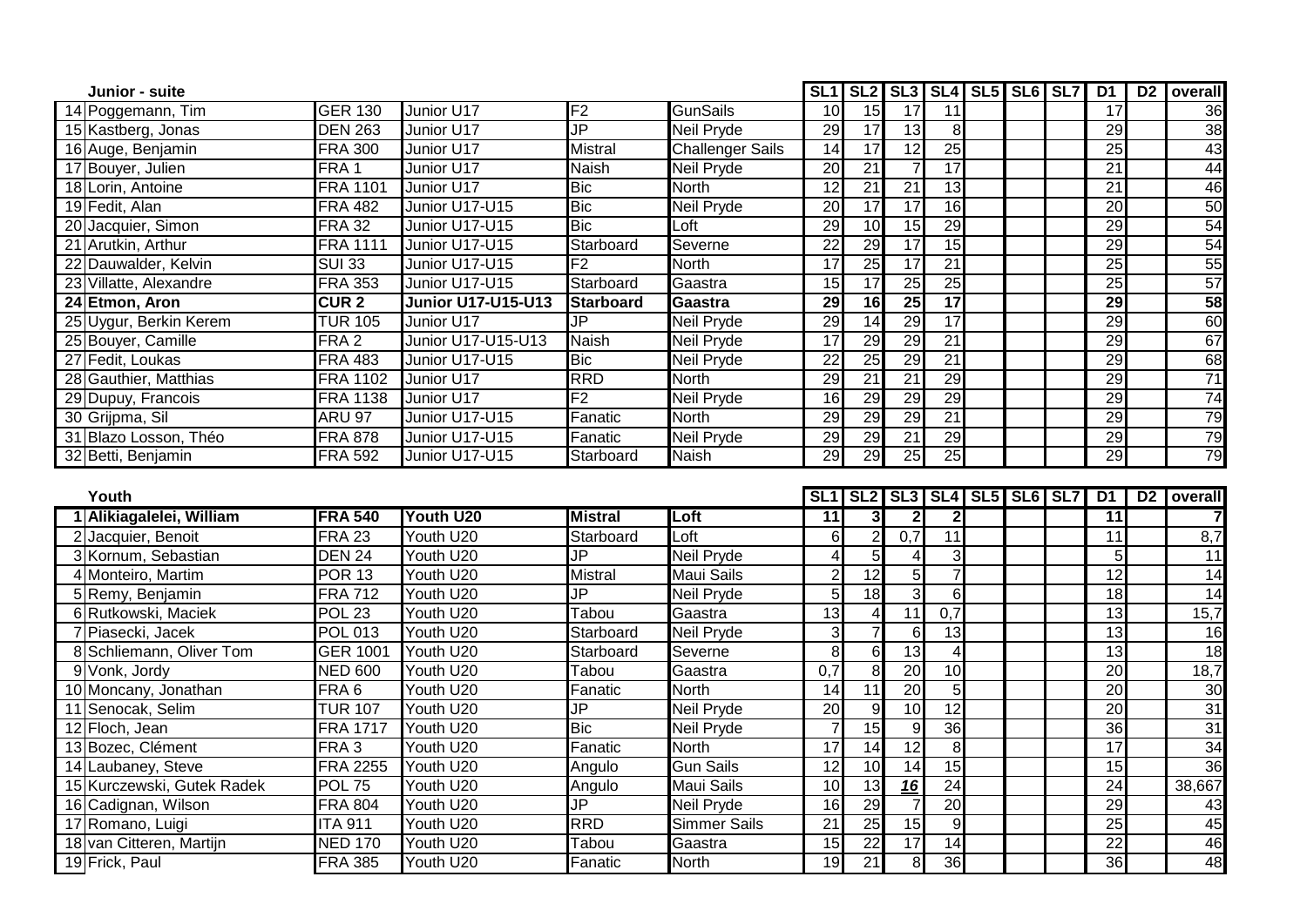| Youth - suite                                  |                                  |                            |                          |                                   | SL <sub>1</sub>       |                       | SL2 SL3 SL4 SL5 SL6 SL7 |                         |             |  | D1              | D2 | overall         |
|------------------------------------------------|----------------------------------|----------------------------|--------------------------|-----------------------------------|-----------------------|-----------------------|-------------------------|-------------------------|-------------|--|-----------------|----|-----------------|
| 20 Schenk, Fabian                              | <b>SUI 76</b>                    | Youth U20                  | Starboard                | <b>Neil Pryde</b>                 | $\overline{27}$       | $\overline{0.7}$      | 21                      | 36                      |             |  | 36              |    | 48,7            |
| 21 Heine, Arthur                               | <b>FRA 337</b>                   | Youth U20                  | Tabou                    | <b>Maui Sails</b>                 | 18                    | $\overline{20}$       | $\overline{21}$         | $\overline{17}$         |             |  | 21              |    | 55              |
| 22 Cazalens, Remi                              | <b>FRA 303</b>                   | Youth U20                  | Starboard                | Loft                              | 33                    | $\overline{21}$       | 16                      | $\overline{18}$         |             |  | 33              |    | 55              |
| 23 Guiraud, Lucas                              | <b>FRA 345</b>                   | Youth U20                  | <b>Bic</b>               | <b>Gun Sails</b>                  | 21                    | $\overline{16}$       | $\overline{21}$         | $\overline{20}$         |             |  | $\overline{21}$ |    | $\overline{57}$ |
| 24 De Souza, Jocelyn                           | <b>FRA 873</b>                   | Youth U20                  | Fanatic                  | Ka Sails                          | 24                    | 17                    | $\overline{25}$         | 16                      |             |  | $\overline{25}$ |    | 57              |
| 25 Quernec, Aubin                              | <b>FRA 334</b>                   | Youth U20                  | Fanatic                  | North                             | 9                     | $\overline{19}$       | 29                      | 36                      |             |  | 36              |    | 57              |
| 26 Feraud, Damien                              | <b>FRA 1311</b>                  | Youth U20                  | $AB+$                    | Challenger                        | 21                    | $\overline{21}$       | $\overline{21}$         | $\overline{20}$         |             |  | 21              |    | 62              |
| 27 Depoorter, Victor                           | <b>ESP 9691</b>                  | Youth U20                  | Tabou                    | Gaastra                           | $\overline{24}$       | 29                    | $\overline{25}$         | $\overline{24}$         |             |  | 29              |    | $\overline{73}$ |
| 28 Piana, Stéphane                             | <b>FRA 155</b>                   | Youth U20                  | Tabou                    | <b>Neil Pryde</b>                 | $\overline{24}$       | 33                    | $\overline{25}$         | $\overline{24}$         |             |  | 33              |    | $\overline{73}$ |
| 29 Vidmar, Matej                               | <b>SLO 92</b>                    | Youth U20                  | <b>RRD</b>               | North                             | 33                    | $\overline{25}$       | 29                      | 28                      |             |  | 33              |    | $\overline{82}$ |
| 30 Mosca, Thibault                             | <b>FRA 305</b>                   | Youth U20                  | ??                       |                                   | 33                    | $\overline{25}$       | $\overline{25}$         | $\overline{36}$         |             |  | 36              |    | 83              |
| 31 Keusch, Nils                                | <b>SUI 40</b>                    | Youth U20                  | 등                        | <b>Neil Pryde</b>                 | 27                    | 29                    | 29                      | $\overline{28}$         |             |  | 29              |    | 84              |
| 32 Guggi, Eric                                 | <b>SUI 22</b>                    | Youth U20                  | F <sub>2</sub>           | <b>Maui Sails</b>                 | 27                    | 29                    | 29                      | $\overline{32}$         |             |  | $\overline{32}$ |    | 85              |
| 33 Berard, Baptiste                            | <b>FRA 24</b>                    | Youth U20                  | Starboard                | Neil Pryde                        | $\overline{33}$       | 33                    | 33                      | 19                      |             |  | 33              |    | 85              |
| 34 Gambin, Florian                             | <b>FRA 207</b>                   | Youth U20                  | Bic                      | ∟oft                              | $\overline{33}$       | $\overline{25}$       | 33                      | $\overline{32}$         |             |  | 33              |    | $\overline{90}$ |
| 35 Girard, Gaspar                              | <b>FRA 354</b>                   | Youth U20                  | Tiga                     | <b>Neil Pryde</b>                 | 33                    | 33                    | 33                      | $\overline{28}$         |             |  | 33              |    | 94              |
| 36 Kobus, Maciek                               | <b>POL 105</b>                   | Youth U20                  | Starboard                | Loft                              | 33                    | 33                    | 33                      | $\overline{32}$         |             |  | 33              |    | 98              |
|                                                |                                  |                            |                          |                                   |                       |                       |                         |                         |             |  |                 |    |                 |
| <b>Masters</b>                                 |                                  |                            |                          |                                   |                       |                       | <b>SL1 SL2 SL3</b>      | SL <sub>4</sub>         | SL5 SL6 SL7 |  | $\overline{D1}$ | D2 | overall         |
|                                                |                                  |                            |                          |                                   |                       |                       |                         |                         |             |  |                 |    |                 |
| 1 Begalli, Marco                               | <b>ITA 415</b>                   | <b>Master</b>              | <b>Starboard</b>         | <b>Neil Pryde</b>                 | $\mathbf 2$           | 14                    | $\overline{0,7}$        | 3                       |             |  | $\overline{14}$ |    | 5,7             |
| 2 Poltenstein, Markus                          | <b>AUT 30</b>                    | Master                     | JP                       | Neil Pryde                        | 5                     | $\overline{0,7}$      | 5                       | 0,7                     |             |  | 5               |    | 6,4             |
| 3 Moretti, Pierre                              | <b>FRA 151</b>                   | Master                     | $\overline{\mathsf{JP}}$ | Neil Pryde                        | 0,7                   | 4                     | 16                      | $\overline{2}$          |             |  | 16              |    | 6,7             |
| 4 Pelleau, Gerald                              | <b>FRA 17</b>                    | Master                     | <b>Naish</b>             | Naish                             |                       | $\overline{2}$        | 2                       | $\overline{4}$          |             |  |                 |    | $\overline{7}$  |
| 5 Abenroth, Andy                               | <b>GER 66</b>                    | Master                     | <b>RRD</b>               | $L$ oft                           |                       | 15                    | 3                       | 16                      |             |  | 16              |    | $\overline{22}$ |
| 6 Monteiro, Jose Pedro                         | POR <sub>3</sub>                 | Grandmaster                | <b>Mistral</b>           | <b>Sailworks</b>                  | 8                     | $\overline{10}$       | $\overline{\mathbf{z}}$ | $\overline{\mathbf{8}}$ |             |  | $\overline{10}$ |    | $\overline{23}$ |
| 7 Waerzeggers, Christophe                      | <b>BEL 29</b>                    | <b>Master</b>              | Carbon Art               | <b>Maui Sails</b>                 | 16                    | 8                     | 8                       | $\overline{7}$          |             |  | 16              |    | 23              |
| 8 Courtiade, Fabien                            | <b>FRA 70</b>                    | <b>Master</b>              | Starboard                | <b>Maui Sails</b>                 | $\overline{12}$       | 7                     | 4                       | 17                      |             |  | $\overline{17}$ |    | 23              |
| 9 Thieme, Erik                                 | <b>FRA 808</b>                   | Master                     | Fanatic                  | <b>North Sails</b>                | 6                     | $\overline{11}$       | 61                      | $\overline{30}$         |             |  | 30              |    | $\overline{23}$ |
| 10 Sonck, Koen                                 | BEL <sub>2</sub>                 | Master                     | Exocet                   | Loft                              | 14                    | 9.7                   | 9                       | $6\phantom{1}6$         |             |  | 14              |    | 24,667          |
| 11 Konstapel, Richard                          | $\overline{\sf NED}$ 18          | <b>Master</b>              | Tabou                    | Gaastra                           |                       | 5                     | 13                      | 15                      |             |  | 15              |    | 25              |
| 12 Tango, Martin                               | <b>DEN 1251</b>                  | <b>Master</b>              | Starboard                | Severne                           | 10                    | 3                     | 17                      | 13                      |             |  | $\overline{17}$ |    | $\overline{26}$ |
| 13 Fauster, Thomas                             | <b>ITA 106</b>                   | Master                     | Fanatic                  | <b>North Sails</b>                | 53                    | $6\phantom{1}6$       | 15                      | $\overline{5}$          |             |  | 53              |    | $\overline{26}$ |
| 14 Schmelzer, Patrik                           | <b>GER 127</b>                   | Grandmaster                | Starboard                | <b>Neil Pryde</b>                 | $\overline{15}$       | 29                    | $\overline{11}$         | $\overline{9}$          |             |  | 29              |    | 35              |
| 15 Seidel, Wolfgang                            | AUT <sub>3</sub>                 | Master                     | F <sub>2</sub>           | Neil Pryde                        | $\overline{37}$       | 17                    | 12                      | 12                      |             |  | $\overline{37}$ |    | 41              |
| 16 Draschner, Wolfgang                         | <b>GER 3333</b>                  | Grandmaster                | Starboard                | <b>Gun Sails</b>                  | 13                    | $\overline{18}$       | 29                      | 15                      |             |  | 29              |    | 46              |
| 17 Rabetaud Gilles                             | <b>FRA 316</b>                   | <b>Master</b>              | JP                       | Loft                              | $\overline{18}$       | $\overline{12}$       | 18                      | 19                      |             |  | $\overline{19}$ |    | 48              |
| 18 Merceur, Michel                             | <b>FRA 600</b>                   | Grandmaster                | Exocet                   | Neil Pryde                        | $\overline{19}$       | $\overline{15}$       | 14                      | 50                      |             |  | $\overline{50}$ |    | 48              |
| 19 Franco, Luis                                | <b>POR 187</b>                   | Master                     | Starboard                | Loft                              | 9                     | 28                    | $\overline{20}$         | $\overline{20}$         |             |  | 28              |    | 49              |
| 20 Peyronnet, Jean Marc<br>21 Limonier, Franck | <b>FRA 621</b><br><b>FRA 930</b> | Grandmaster<br>Grandmaster | <b>RRD</b><br>Starboard  | Neil Pryde<br><b>Simmer Sails</b> | 29<br>$\overline{20}$ | $\overline{20}$<br>33 | 19<br>21                | 11<br>18                |             |  | 29<br>33        |    | 50<br>59        |